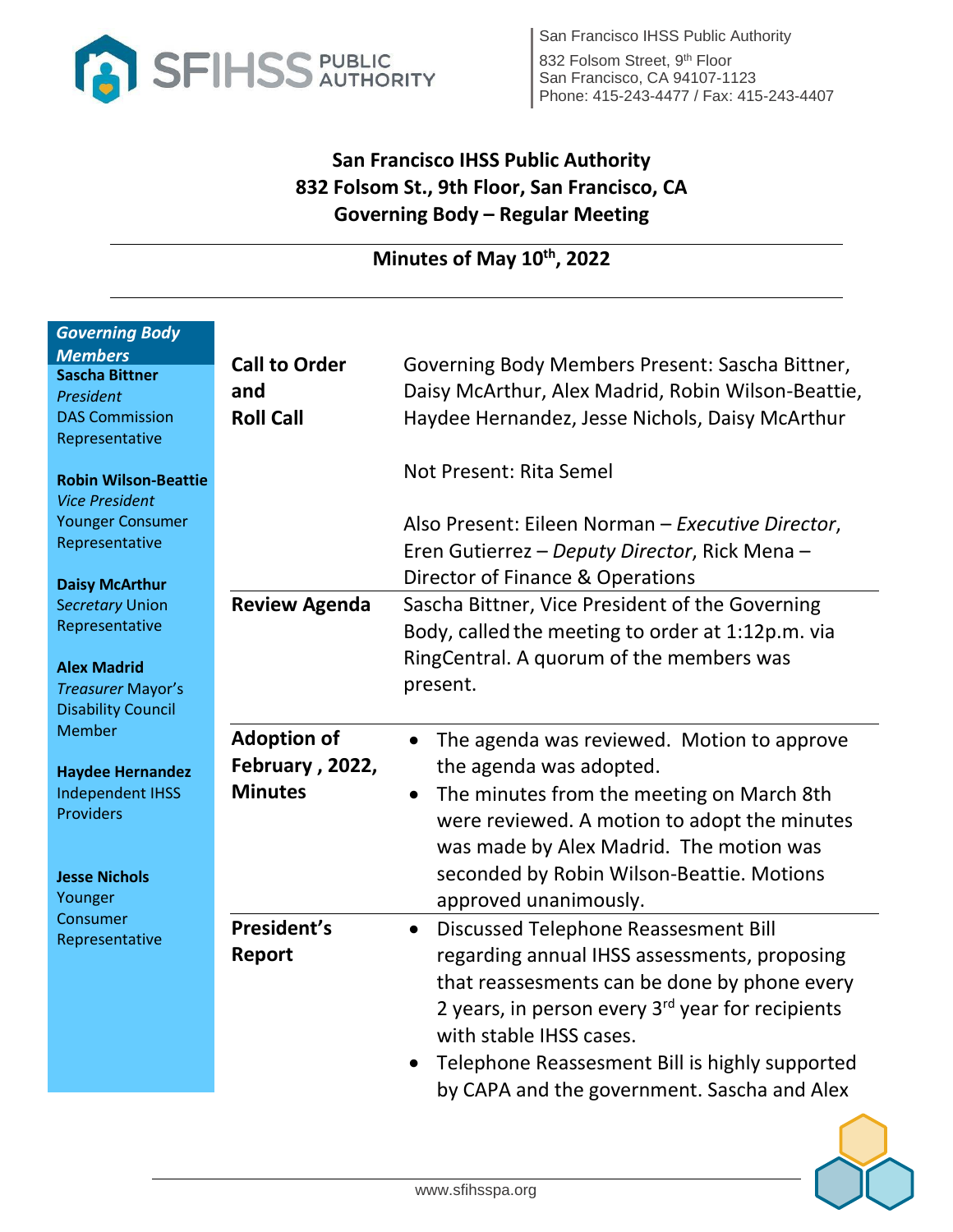

|                      | both submitted statements of support to IOA to<br>present to the Assembly.                                                                                                                                                                                                                                                                                                                                                                                                                                                                                                                                                                                                                                                                                                                                                                                                                                                                                                                                      |
|----------------------|-----------------------------------------------------------------------------------------------------------------------------------------------------------------------------------------------------------------------------------------------------------------------------------------------------------------------------------------------------------------------------------------------------------------------------------------------------------------------------------------------------------------------------------------------------------------------------------------------------------------------------------------------------------------------------------------------------------------------------------------------------------------------------------------------------------------------------------------------------------------------------------------------------------------------------------------------------------------------------------------------------------------|
| Director's<br>Report | • Two new staff members introduced and added<br>to the office Rick Mena (Director of Finance &<br><b>Operations) and Caitlin Wilson (Executive</b><br>Assistant).<br>In the past year, eight new hires have been<br>$\bullet$<br>added to the IHSS staff, this positive shift will<br>allow IHSS to enhance Consumer and Provider<br>services.<br>• All in-house management staff attended a<br>Leadership Retreat that discussed the common<br>strengths and shared values on the team in<br>order to build a cohesive and impactful unit.<br>The 5 year budget has been approved by the<br>$\bullet$<br>Board of Supervisors. The board expressed and<br>shared influential testimony to how much IHSS<br>has meant to them and their community.<br>Supervisor Safaii requested to be a co-sponsor<br>$\bullet$<br>to moving our budget forward.<br>Eileen is moving forward with meeting with<br>Inidivual supervisors in hopes of them<br>understanding IHSS within the demographics of<br>their districts. |
| <b>Issues &amp;</b>  | <b>Programs Report - Eren Gutierrez</b>                                                                                                                                                                                                                                                                                                                                                                                                                                                                                                                                                                                                                                                                                                                                                                                                                                                                                                                                                                         |
| <b>Reports</b>       | Eren presented a detailed program services<br>overview displaying the last two months<br>(March 2022 & April 2022) of activity:<br>number of referrals (453), Mentorship, new<br><b>Registry Provider applications, On-call</b><br>consumers (assisted 214), Registry Provider<br>activity, and other services activities.<br>Eren discussed new focused pilot efforts that<br>regard consumers who live alone, 120 days<br>after initial interview, who have fallen<br>through the cracks and are not aware of how<br>to receive services.                                                                                                                                                                                                                                                                                                                                                                                                                                                                     |

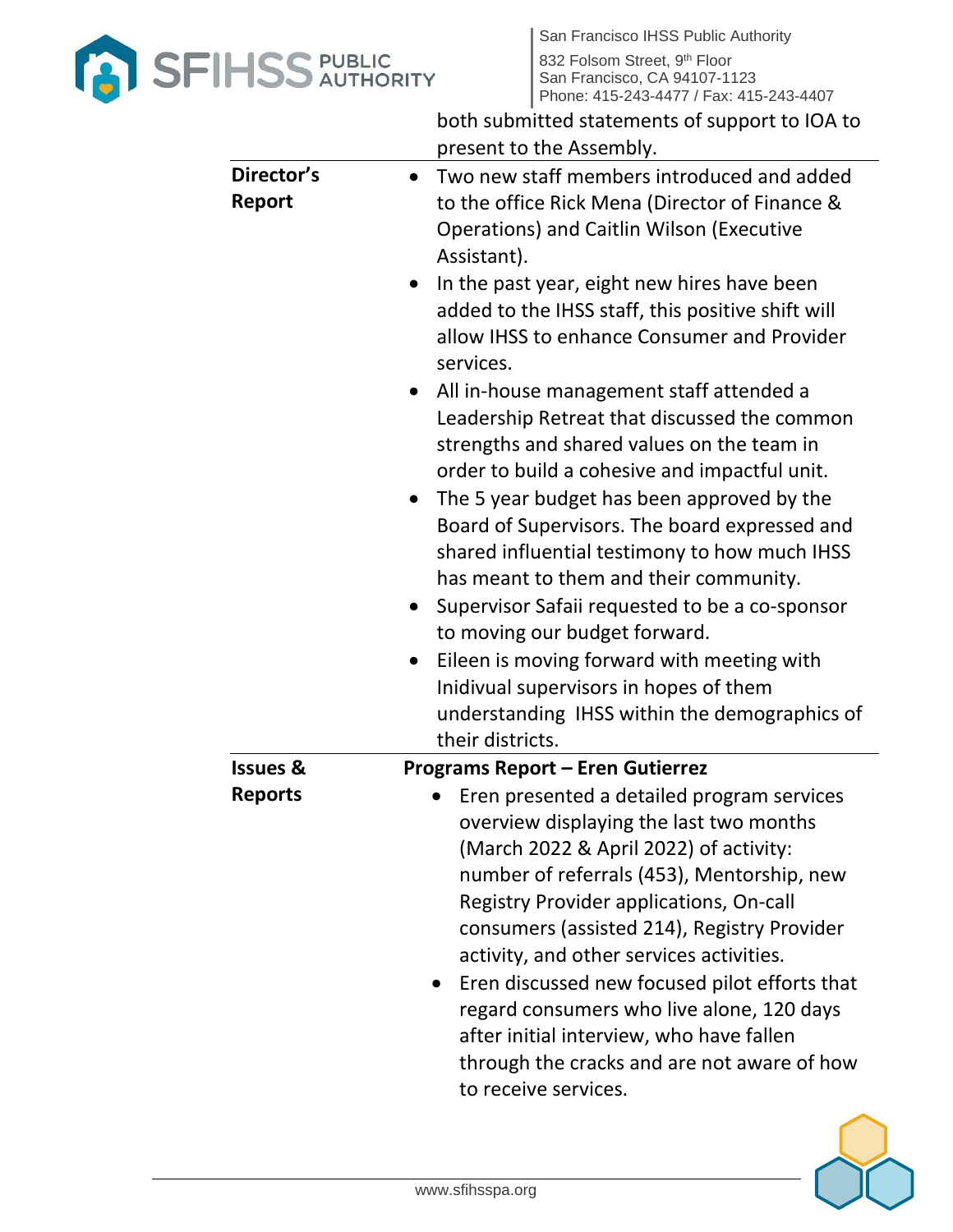

### **Finance Report – Rick Mena**

| • Rick discussed the budget growth due to |
|-------------------------------------------|
| the addition of four positions (three new |
| positions and one currently vacant)       |
| starting in July                          |

- Fringe Benefit Rates and Payroll taxes increased due to additional positions.
- Aside from the IP Health Benefits, the operating budget received a 3% CODB increase.
- The SFHP health benefit rate increased significantly, so the budget reflects are larger percentage increase to continue to cover the cost of IP benefits.

| <b>Board Seat</b>                                                                       | 7 new seats have been filled                                                                                                                                                                                                                                                                                                                                                                                              |  |
|-----------------------------------------------------------------------------------------|---------------------------------------------------------------------------------------------------------------------------------------------------------------------------------------------------------------------------------------------------------------------------------------------------------------------------------------------------------------------------------------------------------------------------|--|
| <b>Updates and</b>                                                                      | 4 seats open                                                                                                                                                                                                                                                                                                                                                                                                              |  |
| <b>Nominations</b>                                                                      | Handed out flyers for distribution                                                                                                                                                                                                                                                                                                                                                                                        |  |
| <b>Board Goal</b><br><b>Updates</b>                                                     | One of the goals for the GB was to increase<br>recruitment for open Governing Body Seats.<br>• 7 of the GB seats have been filled<br>Multiple seats are open, including seats for<br>direct care recipients over the age of 60.<br>Recruitment flyers were distributed to GB<br>members.<br>All interested new GB members should reach<br>out to Caitlin Wilson, Executive Assistant, for<br>more information.            |  |
| <b>Executive</b><br><b>Director</b><br>Performance<br><b>Review</b><br><b>Committee</b> | Annual performance reviews are currently<br>being conducted for all PA staff, and it is the<br>duty of the Governing Body to conduct the<br>evaluation for the Executive Director.<br>The Governing Body formed a committee to<br>$\bullet$<br>conduct the ED performance evaluation.<br>Committee including: Sascha Bittner, Alex<br>Madrid, Robin Wilson-Beatie, Daisy McArthur.<br>Alex Madrid suggested a 360 review. |  |

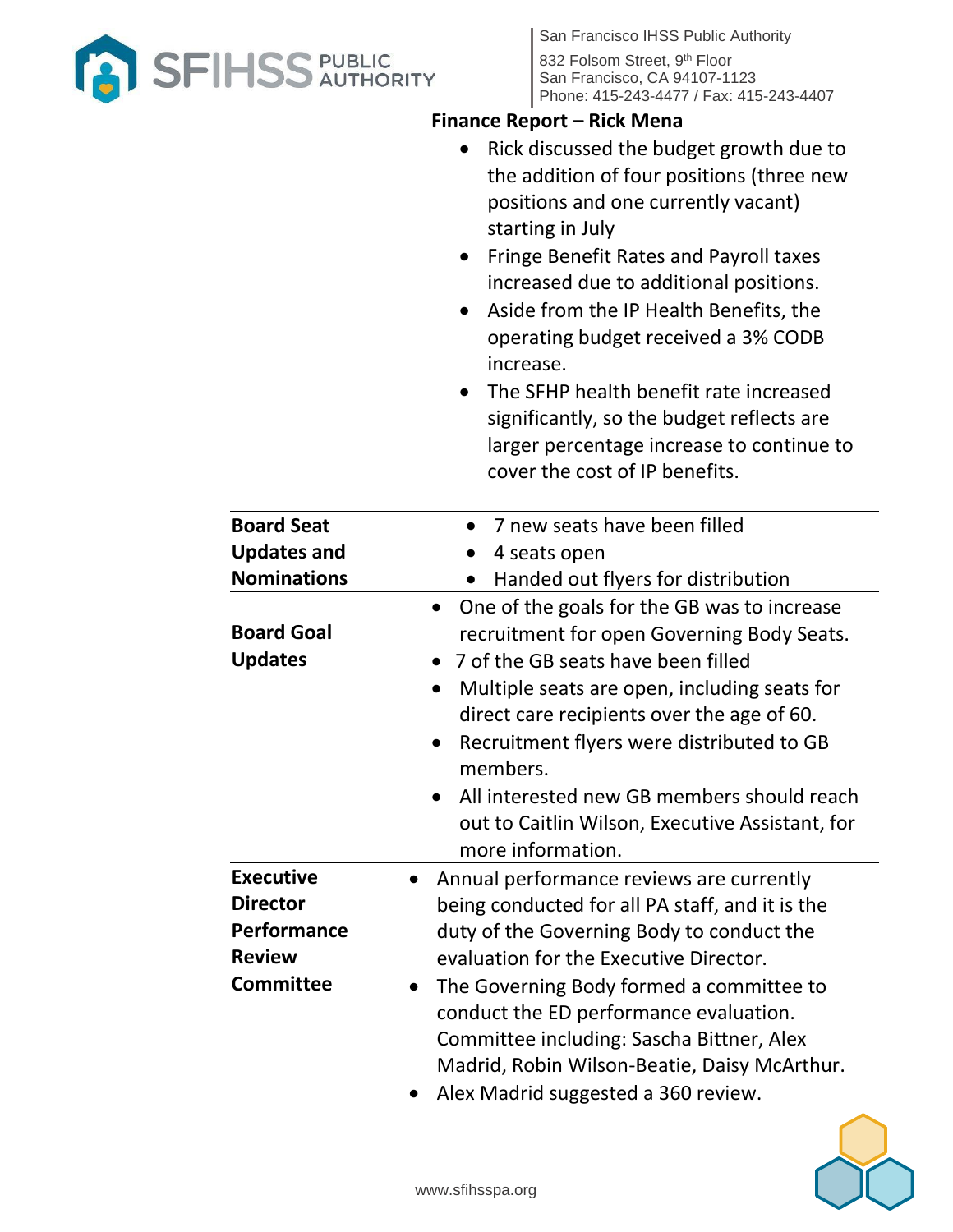

| <b>Commission and</b><br><b>Union Updates</b> | Daisy McArthur brought to attention an<br>increased need for greater diversity among the<br>shop stewards. Daisy will be attending the E-<br>board meeting on May 23rd to learn further<br>ways to push this issue.<br>• Alex Madrid announced that the MOD has been<br>focused on accessibility to the shutdown of JFK<br>road inside of Golden Gate Park has to be top<br>priority. |
|-----------------------------------------------|---------------------------------------------------------------------------------------------------------------------------------------------------------------------------------------------------------------------------------------------------------------------------------------------------------------------------------------------------------------------------------------|
| <b>Public</b>                                 | No public comments were made                                                                                                                                                                                                                                                                                                                                                          |
| <b>Comments</b>                               |                                                                                                                                                                                                                                                                                                                                                                                       |
| <b>Meeting</b>                                | Governing Body members felt as though the                                                                                                                                                                                                                                                                                                                                             |
| <b>Evaluation</b>                             | meeting was helpful, effective towards future goals,                                                                                                                                                                                                                                                                                                                                  |
|                                               | expressive, and valuable.                                                                                                                                                                                                                                                                                                                                                             |
| Adjournment                                   | Meeting adjourned at 2:30 pm                                                                                                                                                                                                                                                                                                                                                          |

Next meeting will be held: Date: Tuesday, June 14th, 2022 Time: 1:00 p.m – 2:30 p.m. In Person/Virtual 832 Folsom St., 9th Floor https://v.ringcentral.com/join/277767869 Ring Central Dial-in: 650-419-1505 Ring Central Conference I.D: 277767869

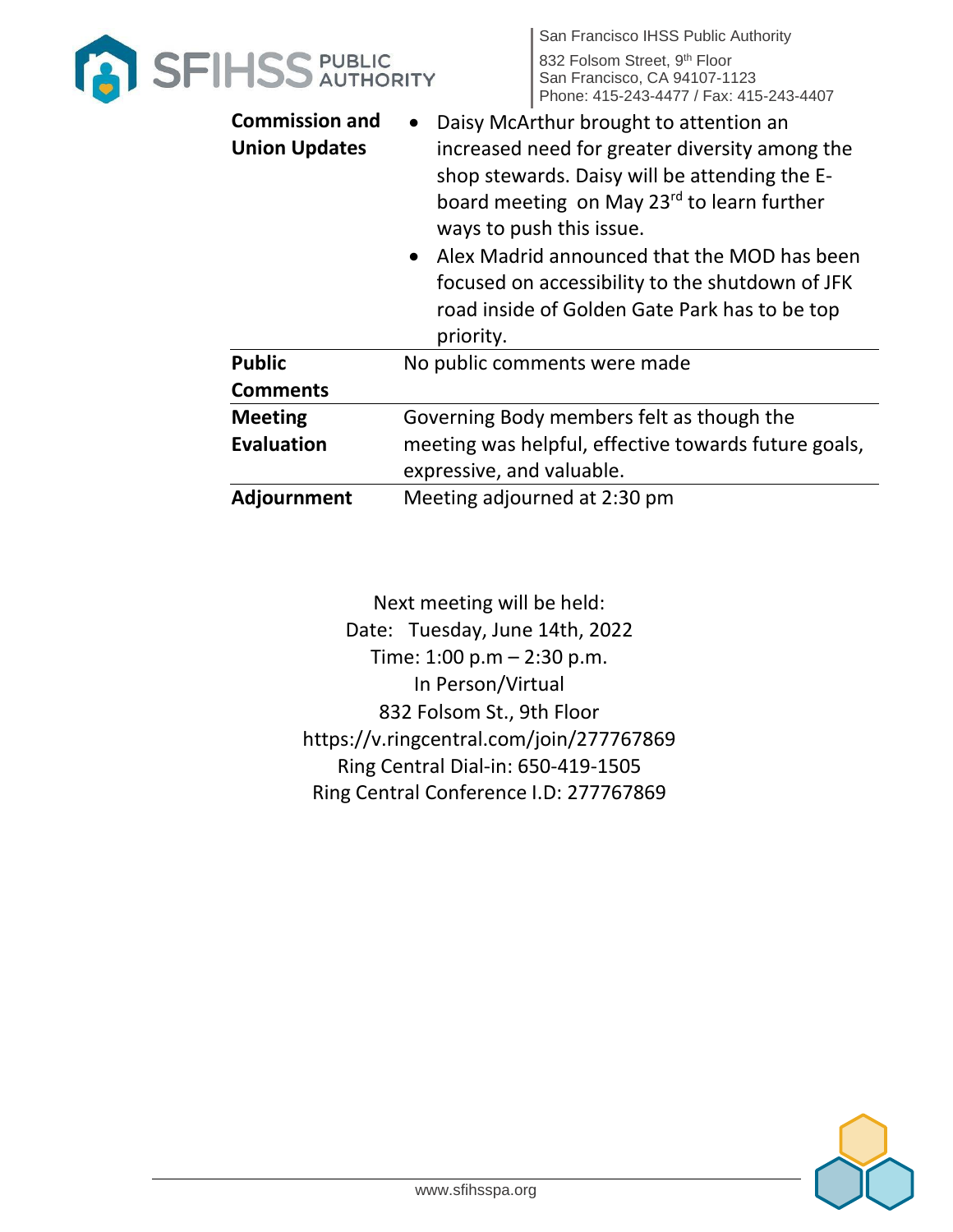

San Francisco IHSS Public Authority 832 Folsom Street, 9<sup>th</sup> Floor San Francisco, CA 94107-1123 Phone: 415-243-4477 / Fax: 415-243-4407

#### **Documents supporting agenda items are available for review at the Public Authority office: 832 Folsom Street, 9th Floor, San Francisco, CA 94107**

#### 1. KNOW YOUR RIGHTS UNDER THE SUNSHINE ORDINANCE

It is the duty of government and public agencies, such as the IHSS Public Authority, to serve the public, reaching decisions in full view of anyone interested in the subject. Both the state Brown Act and the San Francisco Sunshine Ordinance assure that deliberations are conducted before the people and that pertinent operations are open to the people's review.

The agenda and minutes and all related materials for Governing Body meetings are available in advance at the office of the Authority's Fiscal & Operations Manager, 832 Folsom Street,  $9<sup>th</sup>$ Floor, San Francisco, CA 94107. All agendas and minutes are also accessible through our website: [www.sfihsspa.org.](http://www.sfihsspa.org/) Minutes and agendas are also available at the Main Branch of the San Francisco Public Library at the Government Information Center, 5<sup>th</sup> Floor, 100 Larkin Street, San Francisco, CA 94102. Meeting notices, agendas and minutes are sent in advance for posting to the Clerk of the Board (Board.of.Supervisors@sfgov.org). Additional copies of the agenda and minutes and all related materials are on hand and available to the public at every board meeting (see below for time and locale).

For more information on your rights under the Sunshine Ordinance (Chapter 67 of the San Francisco Administrative Code) or to report what you consider to be a violation of it, contact the Sunshine Ordinance Task Force by mail: Administrator of the Sunshine Ordinance Task Force, City Hall, 1 Dr. Carlton B. Goodlett Place, Room 244, San Francisco, CA 94102-4689; by phone: (415) 554-7724; by fax: (415) 554-7854; or by email: [sotf@sfgov.org.](mailto:sotf@sfgov.org) Citizens may obtain a free copy of the Sunshine Ordinance by printing Chapter 67 of the San Francisco Administrative Code on the Internet at [http://www.sfbos.org/sunshine.](http://www.sfbos.org/sunshine)

#### 2. DISABILITY ACCESS

The location of the Governing Body meetings of the IHSS Public Authority is 832 Folsom Street, 9<sup>th</sup> Floor, Training Room. Regular meetings are held the second Tuesday of every odd- numbered month, 1-3 p.m., and are open to the public. Meeting dates in 2022: January 11<sup>th</sup>, March 8<sup>th</sup>, May 10<sup>th</sup>, July 12<sup>th</sup>, September 13<sup>th,</sup> and November 15<sup>th</sup>. Our offices are on the 9<sup>th</sup> Floor. All locations are wheelchair accessible. (Also please note that due to the pandemic some of these meetings will be held virtually, until further notice.)

For **all meetings**, the closest BART station is Powell Street. Accessible MUNI lines are #30 and #45, although bus service may be disrupted by heavy ongoing construction in the area. The closest MUNI Metro station is on Market (at Powell). There is accessible parking in the Mission & 5<sup>th</sup> Street Parking Garage.

#### *The following services will be made available on request 72 hours prior to the meeting:*

- American Sign Language (ASL) Interpreters
- Large-print copies of the meeting agenda

Contact IHSS Public Authority 415-243-4477